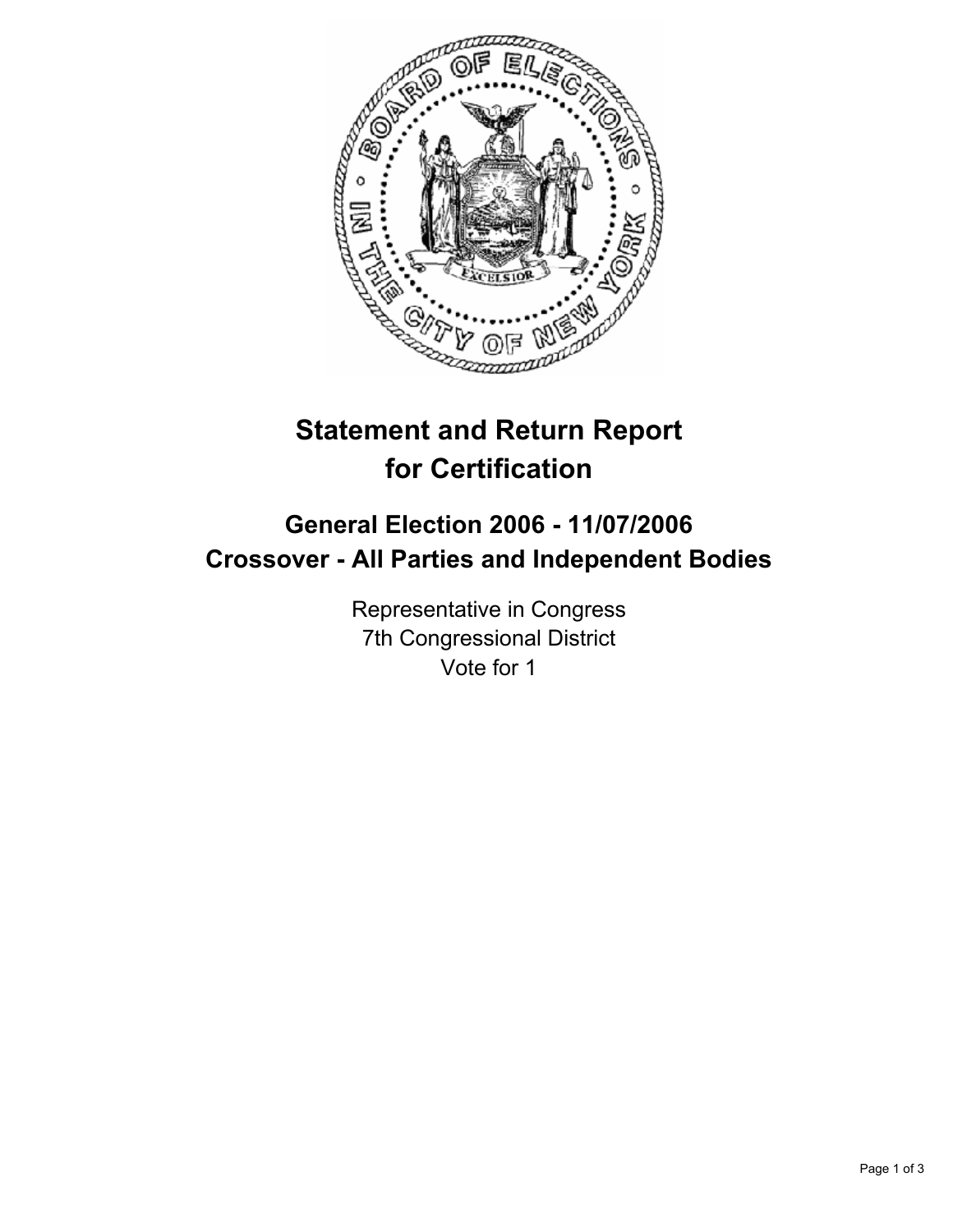

## **Bronx County**

| <b>PUBLIC COUNTER</b>             | 60,794 |
|-----------------------------------|--------|
| <b>EMERGENCY</b>                  | 113    |
| ABSENTEE/MILITARY                 | 1,285  |
| <b>FEDERAL</b>                    | 180    |
| <b>AFFIDAVIT</b>                  | 1,327  |
| <b>Total Ballots</b>              | 63,699 |
| KEVIN BRAWLEY (REPUBLICAN)        | 6,167  |
| JOSEPH CROWLEY (DEMOCRATIC)       | 38,859 |
| KEVIN BRAWLEY (CONSERVATIVE)      | 1,155  |
| JOSEPH CROWLEY (WORKING FAMILIES) | 2,379  |
| ALI MOHAMED (WRITE-IN)            |        |
| JERROLD NADLER (WRITE-IN)         |        |
| JOSEPH CROWLEY (WRITE-IN)         |        |
| JOSEPH S. CONNOLLY (WRITE-IN)     |        |
| KEVIN BRAWLEY (WRITE-IN)          |        |
| SHIRLEY SAUNDERS (WRITE-IN)       |        |
| <b>Total Votes</b>                | 48,566 |
| Unrecorded                        | 15,133 |

### **Queens County**

| <b>PUBLIC COUNTER</b><br>34,135            |
|--------------------------------------------|
| <b>EMERGENCY</b><br>94                     |
| ABSENTEE/MILITARY<br>585                   |
| <b>FEDERAL</b><br>183                      |
| <b>AFFIDAVIT</b><br>594                    |
| 35,591<br><b>Total Ballots</b>             |
| KEVIN BRAWLEY (REPUBLICAN)<br>4,235        |
| JOSEPH CROWLEY (DEMOCRATIC)<br>21,407      |
| KEVIN BRAWLEY (CONSERVATIVE)<br>663        |
| JOSEPH CROWLEY (WORKING FAMILIES)<br>1,352 |
| ALFRED E. NEUMAN (WRITE-IN)                |
| MICKEY MOUSE (WRITE-IN)                    |
| PETER PAN (WRITE-IN)                       |
| ROBERT CAMPOS (WRITE-IN)                   |
| ROBERT M. ANDERSON (WRITE-IN)              |
| 27,662<br><b>Total Votes</b>               |
| Unrecorded<br>7,929                        |